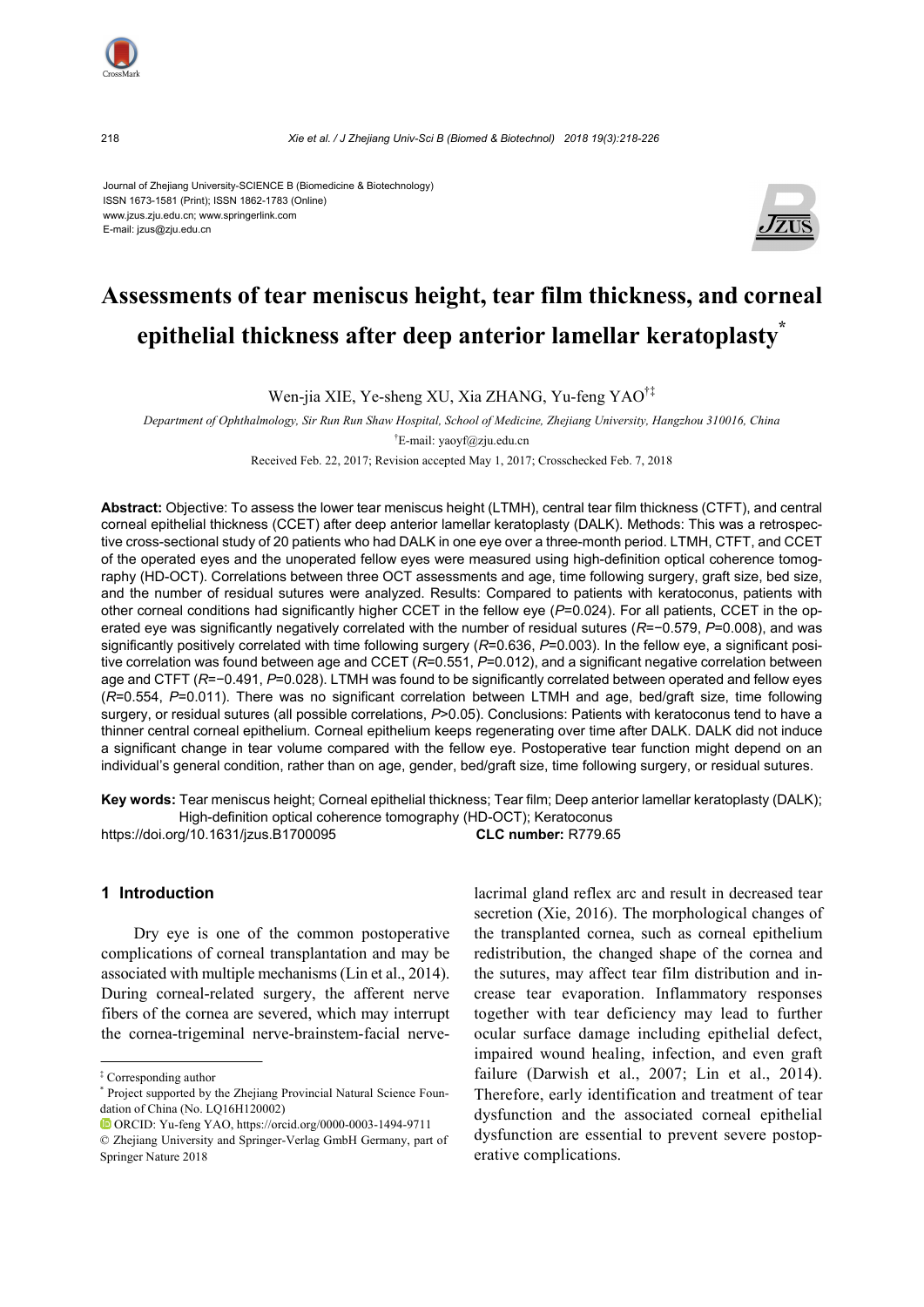As an alternative to conventional penetrating keratoplasty (PKP), deep anterior lamellar keratoplasty (DALK) has been widely performed to treat corneal opacity induced by keratoconus, corneal infection, corneal dystrophy, ocular trauma, and ocular surface burn, in which the lesion reaches the corneal stroma without endothelial impairment (Yao et al., 2002; Hara et al., 2013). The Descemet's membrane and endothelium of the host cornea are preserved during DALK, causing less surgical damage, fewer complications including fewer or no endothelial rejection, and better clinical outcome than after PKP (Yao, 2008). However, quantitative evaluations of tear function and corneal epithelium after DALK have not yet been fully established. Traditional objective assessments of tear function such as the Schirmer test, tear break-up time, tear osmolarity, and corneal fluorescein staining have been widely applied in clinical practice, but the accuracy and repeatability of these methods are questionable (Nichols et al., 2004; Savini et al., 2008; Bunya et al., 2015). Brush cytology, impression cytology, ultrasound, and in vivo confocal microscopy are traditional methods to evaluate the corneal epithelium, but they require direct or indirect contact with the cornea (Francoz et al., 2011; Cui et al., 2014). During recent years, tear meniscus measurement using anterior segment optical coherence tomography (OCT) has been shown to be more reliable, with high sensitivity and specificity in the diagnosis of dry eye (Czajkowski et al., 2012; Arriola-Villalobos et al., 2015). In particular lower tear meniscus height (LTMH) has been used in recent corneal surgery-associated dry eye studies (Czajkowski et al., 2012; Xie et al., 2014; Arriola-Villalobos et al., 2015). The high-definition (HD) property of current OCT technology has also shown good reliability and repeatability in the evaluation of central corneal epithelial thickness (CCET) and central tear film thickness (CTFT) (Francoz et al., 2011; Werkmeister et al., 2013; Cui et al., 2014; Liang et al., 2016).

In this retrospective cross-sectional study, we used HD-OCT to evaluate and compare LTMH, CTFT, and CCET between the operated and unoperated fellow eyes in patients after DALK. Correlations between three OCT assessments and age, time following surgery, graft size, bed size, and the number of residual sutures were also analyzed.

#### **2 Materials and methods**

#### **2.1 Patients**

We retrospectively and cross-sectionally investigated patients who had keratoconus, corneal infection, corneal dystrophy, ocular trauma, or other ocular surface diseases and who underwent primary graft by DALK in one eye by the same experienced surgeon (YFY) between 2012 and 2015. Patients who completed regular follow-up over three months after DALK were included. Patients were excluded if they: did not receive a graft by a primary procedure; had other ocular surgeries in either eye; developed ocular disease other than the primary disease in either eye; developed postoperative complications such as infection, rejection, or recurrence of primary ocular disease; had meibomian gland dysfunction, blepharitis, or other ocular surface disorders in either eye prior to surgery; wore contact lenses. Patients who had bilateral corneal dystrophy, Stevens-Johnson syndrome, or other ocular surface diseases which caused irregular corneal epithelium distribution in the fellow eye were also excluded. A total of 20 patients were finally included in this study. Age, gender, time following surgery, graft size, bed size, and the number of residual sutures were documented and analyzed. This study was approved by the institutional review board of Sir Run Run Shaw Hospital, School of Medicine, Zhejiang University, Hangzhou, China.

## **2.2 DALK procedures**

All DALK procedures were performed by the same surgeon (YFY) using Yao's hooking-and-detaching technique which had been introduced previously (Yao, 2008; Wu et al., 2012). A trephine 7.25 to 8.25 mm in diameter was used to perform trephination, and then a pocket was created from a small area of Descemet's membrane exposed at 12 o'clock in the recipient bed around the trephined margin by hooking the stromal fibers with a concave forceps tip. A single layer of full stroma extending to the full bed was then detached from the Descemet's membrane by injecting viscoelastic material between the stroma and the Descemet's membrane. Complete exposure of the Descemet's membrane was then created in the full bed. A donor corneal button, which was obtained from a cryopreserved eye stored at −20 °C without Descemet's membrane stripping, was sutured by 16 bites of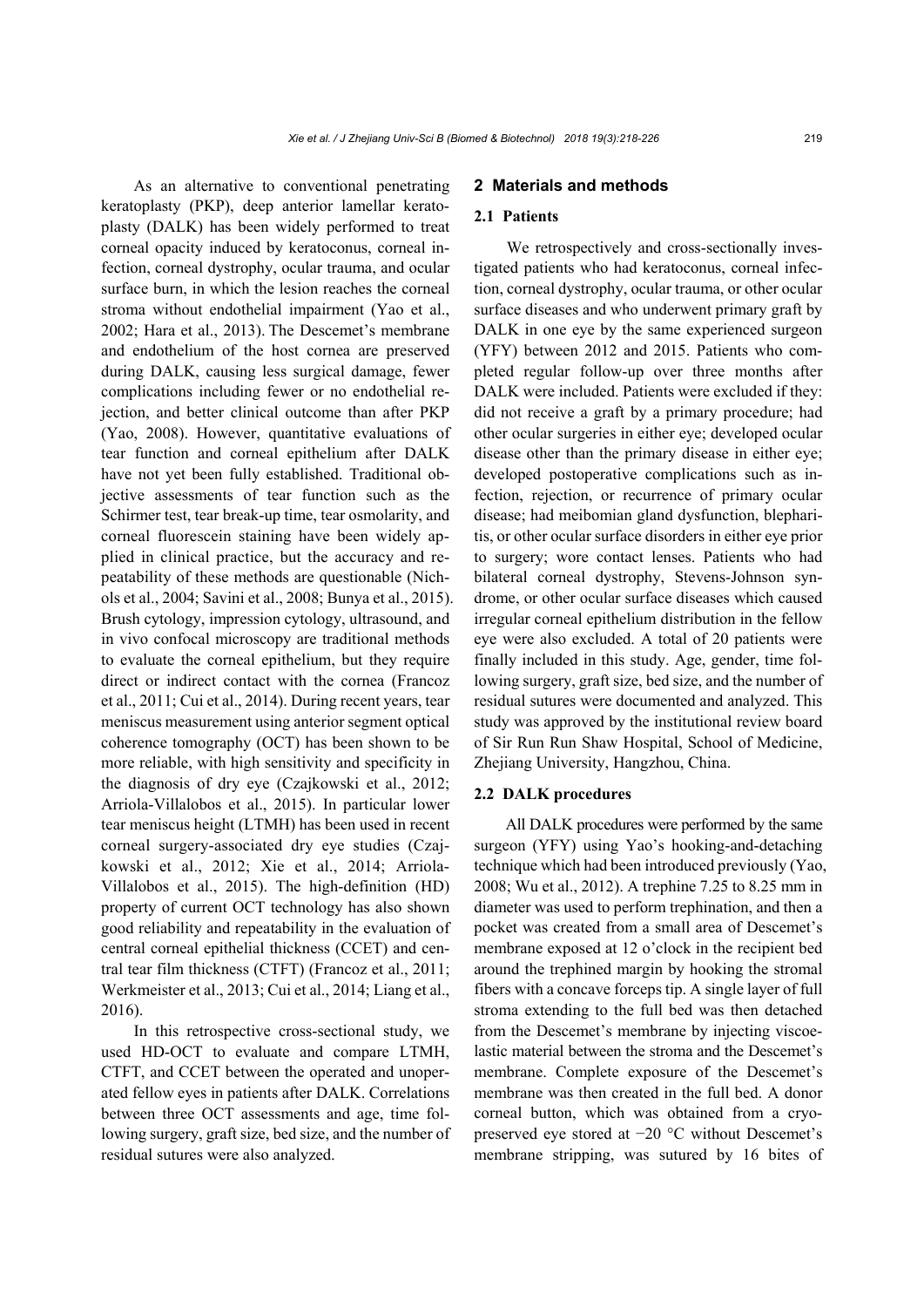interrupted 10-0 nylon sutures into the recipient bed. The sutures were removed during postoperative follow-up visits based on refractive status and corneal topography (Yao et al., 2002; Yao, 2008; Wu et al., 2012). Eyes after surgery were treated with 0.1% (1 g/L) fluorometholone (Santen Pharmaceutical Co., Osaka, Japan) and 0.5% (5 g/L) levofloxacin (Santen Pharmaceutical Co., Osaka, Japan) four times daily; the fluorometholone was applied for at least 6 months and was tapered off during follow-up visits.

# **2.3 HD-OCT**

HD-OCT (Cirrus, Carl Zeiss, Meditec Inc., Dublin, Calif., USA) was used to measure the LTMH, CTFT, and CCET of operated and fellow eyes in patients after DALK. This spectral domain OCT system had a 780-nm wavelength light source, the axial resolution was 5 μm in tissue, and the transverse resolution was 15 μm. The scan speed was 68000 A-scans per second. All measurements were performed between 8:00 a.m. to 10:00 a.m. in an examining room by an experienced doctor (WJX). All patients were asked to avoid using any eyedrops at least one hour prior to the OCT examination. During examination, the patients were instructed to look at a light target in the OCT system and blink normally. The images of the central cornea and lower tear meniscus were captured immediately after a full blink. Raw images were optically corrected automatically in the OCT processing system, and the LTMH, CTFT, and CCET were measured using cursors provided by the OCT system (Figs. 1 and 2). In the OCT image, tear film was defined as the first hyper-reflective line of the cornea, and basement membrane was defined as the second hyper-reflective layer (Diez-Feijóo and Durán, 2015). CCET was measured from a point located just beneath the central tear film to the basement membrane perpendicular to the anterior surface at the point of measurement (Francoz et al., 2011; Liang et al., 2016). Since the tear film is very thin, it was difficult to measure the thickness directly using the cursor, and therefore we subtracted CCET from the distance between the air-tear and the basement membrane-Bowman's interfaces to calculate the CTFT (Fig. 1). All measurements were performed three times and the mean value was recorded.



**Fig. 1 Measurement of central corneal epithelial thickness (CCET) and central tear film thickness (CTFT) using HD-OCT** 



**Fig. 2 Measurement of the lower tear meniscus height (LTMH) using HD-OCT**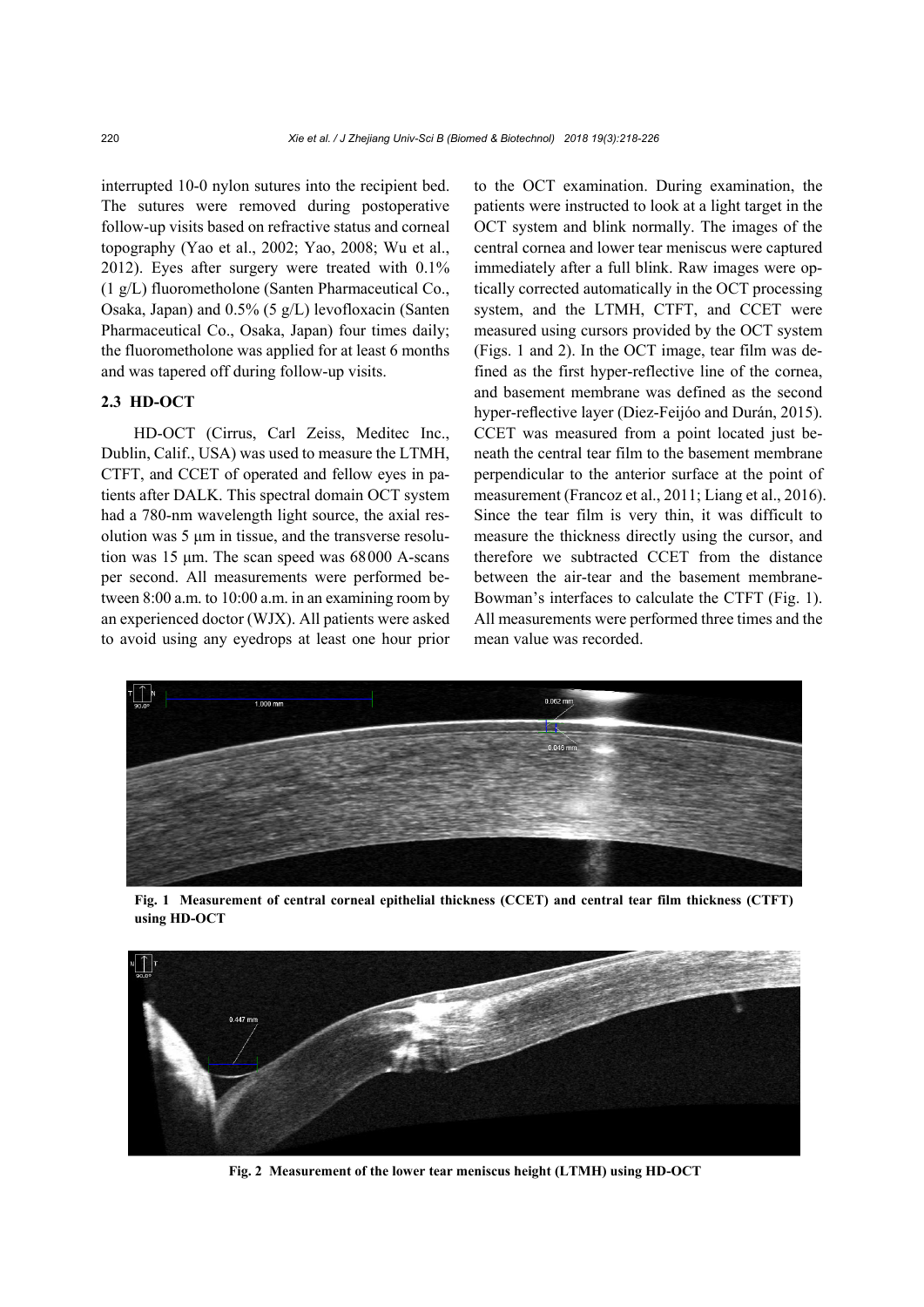#### **2.4 Statistical analysis**

The Statistical Package for Social Sciences (SPSS Version 19.0; Cary, NC, USA) was used to perform the statistical analysis. The results are expressed as mean±standard deviation (SD). The Kolmogorov-Smirnov test was used to test the normality of the data. Paired *t*-test was used to compare LTMH, CTFT, and CCET between operated and fellow eyes; independent *t*-test was used to compare LTMH, CTFT, CCET and other normally distributed variables between males and females and between keratoconus and other primary diseases, while the Mann-Whitney *U*-test was used for non-normally distributed variables. Correlations of LTMH, CTFT, and CCET between operated and fellow eyes were tested using the Pearson's correlation coefficient; correlations between LTMH, CTFT, CCET and other demographic or clinical data were analyzed using Pearson's correlation coefficient (for normally distributed variables) or Spearman's correlation coefficient (for non-normally distributed variables). The significance level was set to *P*<0.05.

#### **3 Results**

Of the 20 patients (10 men and 10 women) included in this study, 13 had keratoconus as the primary disease and the 7 had other corneal conditions such as herpes simplex keratitis (*n*=4), ocular surface burn  $(n=2)$ , and phlyctenular keratoconjunctivitis (*n*=1). The fellow eyes of non-keratoconic patients

were all healthy and could be considered as normal controls. Table 1 summarizes the demographic and clinical data of the 20 patients. There were no significant differences in the demographic or clinical data between the male and female groups. Compared to the patients with keratoconus, patients with other corneal conditions were older and had higher CCET in the fellow eye (independent *t*-test, *P*<0.001 and *P=*0.024). No significant difference in CCET of the operated eye was found between keratoconus and other conditions  $(P>0.05)$ , and no significant difference in CTFT or LTMH in either eye was found between keratoconus and other conditions (all *P*>0.05). No significant differences in LTMH, CTFT, or CCET between operated and fellow eyes or between male and female were found in all 20 patients (all *P*>0.05).

Fig. 3 shows the significant correlations between the variables. CCET in the operated eye was significantly negatively correlated with the number of residual sutures (*R*=−0.579, *P=*0.008; Fig. 3a), and was significantly positively correlated with the time following surgery (*R*=0.636, *P*=0.003; Fig. 3b). In the fellow eye, a significant positive correlation was found between age and CCET (*R*=0.551, *P*=0.012; Fig. 3c), and a significant negative correlation was found between age and CTFT (*R*=−0.491, *P*=0.028; Fig. 3d). A significant correlation of LTMH was found between operated and fellow eyes  $(R=0.554, P=0.011)$ ; Fig. 3e). No significant correlations of CCET or CTFT were found between the operated and fellow eyes (both *P*>0.05). There were no significant correlations between LTMH and age, bed/graft size, time following surgery, or residual sutures (all *P*>0.05).

| Table 1 Demographic and emilical data |                    |                          |                                |                    |                   |                     |
|---------------------------------------|--------------------|--------------------------|--------------------------------|--------------------|-------------------|---------------------|
| Group                                 | Age<br>year)       | Gender<br>(male, female) | Time following<br>DALK (month) | Graft size<br>(mm) | Bed size<br>(mm)  | Residual<br>sutures |
|                                       |                    |                          |                                |                    |                   |                     |
| Total $(n=20)$                        | $33.1 \pm 15.1$    | 10, 10                   | $16.7 \pm 15.5$                | $8.2 \pm 0.5$      | $7.9 \pm 0.5$     | $6.7\pm6.3$         |
| Keratoconus $(n=13)$                  | $24.8\pm 6.6$      | 6.7                      | $14.8 \pm 17.9$                | $8.2 \pm 0.3$      | $7.8 \pm 0.3$     | $8.4 \pm 6.2$       |
| Others $(n=7)$                        | $48.4 \pm 14.5$ ** | 4.3                      | $20.1 \pm 9.9$                 | $8.4 \pm 0.7$      | $7.9 \pm 0.7$     | $3.4 \pm 5.7$       |
|                                       |                    |                          |                                |                    |                   |                     |
|                                       |                    | CCEPT (µm)               | $CTFT$ ( $\mu$ m)              |                    |                   | $LTMH$ ( $µm$ )     |
| Group                                 | Operated eye       | Fellow eye               | Operated eye                   | Fellow eye         | Operated eye      | Fellow eye          |
| Total $(n=20)$                        | $44.1 \pm 12.8$    | $46.2 \pm 6.4$           | $13.2 \pm 1.5$                 | $14.3 \pm 3.0$     | 342.4±226.9       | $336.0 \pm 139.8$   |
| Keratoconus $(n=13)$                  | $43.6 \pm 15.7$    | $43.9 \pm 6.7$           | $13.3 \pm 1.5$                 | $15.2 \pm 3.2$     | $361.8 \pm 220.8$ | $370.1 \pm 137.9$   |

**Table 1 Demographic and clinical data** 

Data are expressed as mean±SD. DALK: deep anterior lamellar keratoplasty; CCET: central corneal epithelial thickness; CTFT: central tear film thickness; LTMH: lower tear meniscus height. \* *P*=0.024, \*\* *P*<0.001, compared with the keratoconus group using independent *t*-test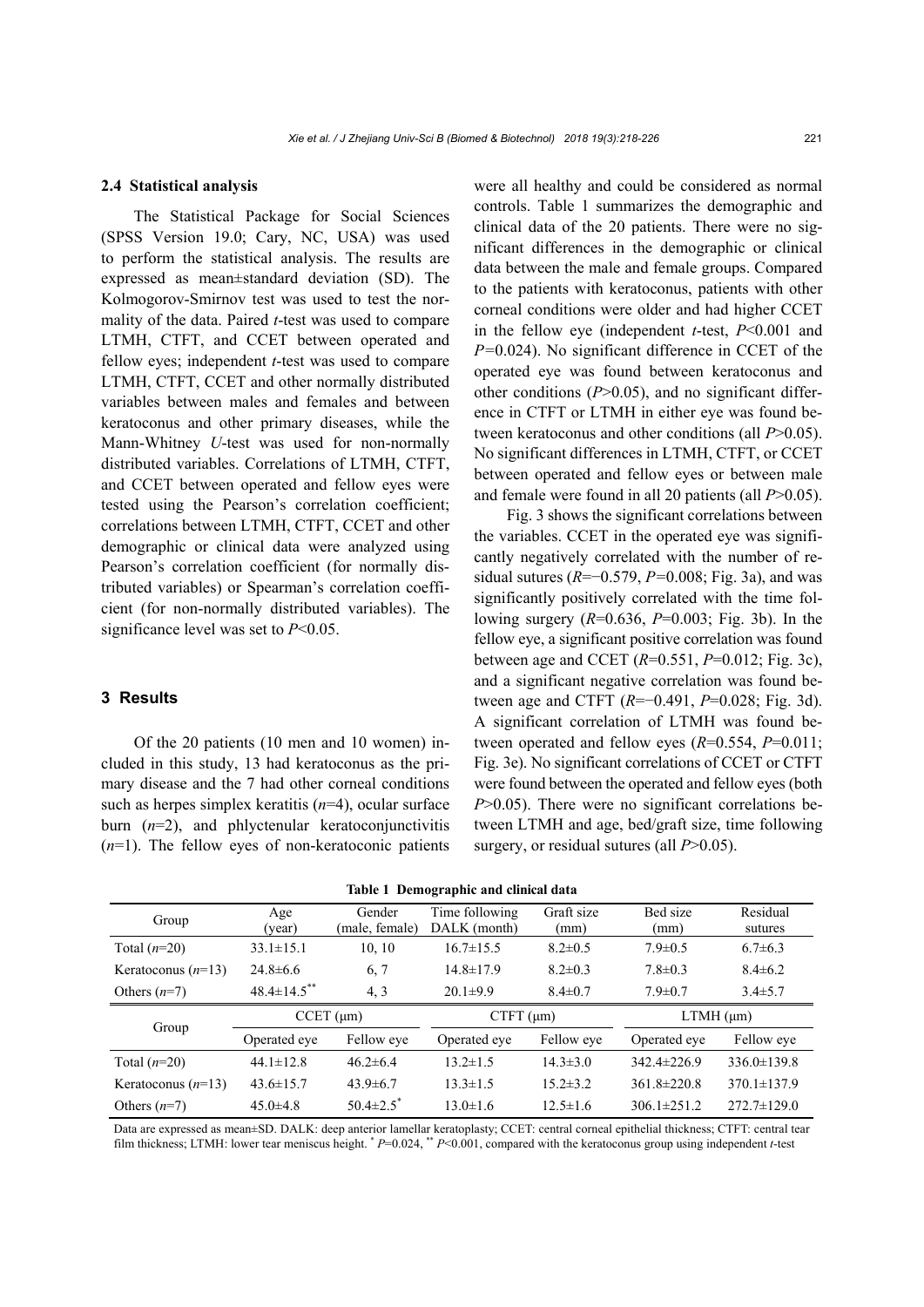

#### **4 Discussion**

As a fast and non-invasive method, HD-OCT can objectively assess the tear film thickness and lower tear meniscus, which are considered sensitive indices for monitoring tear function (Yokoi et al., 2004; Campbell, 2005; Xie et al., 2014; Schmidl et al., 2015). Compared with other traditional invasive tear

evaluation methods, HD-OCT is more likely to have a high degree of acceptance among patients in clinics; it may also be a more sensitive way of detecting tear deficiency prior to the appearance of significant dry eye symptoms (Xie et al., 2014). Therefore, HD-OCT has the potential to become a routine eye evaluation method for DALK and other corneal surgeries. In our study, we found a significant negative correlation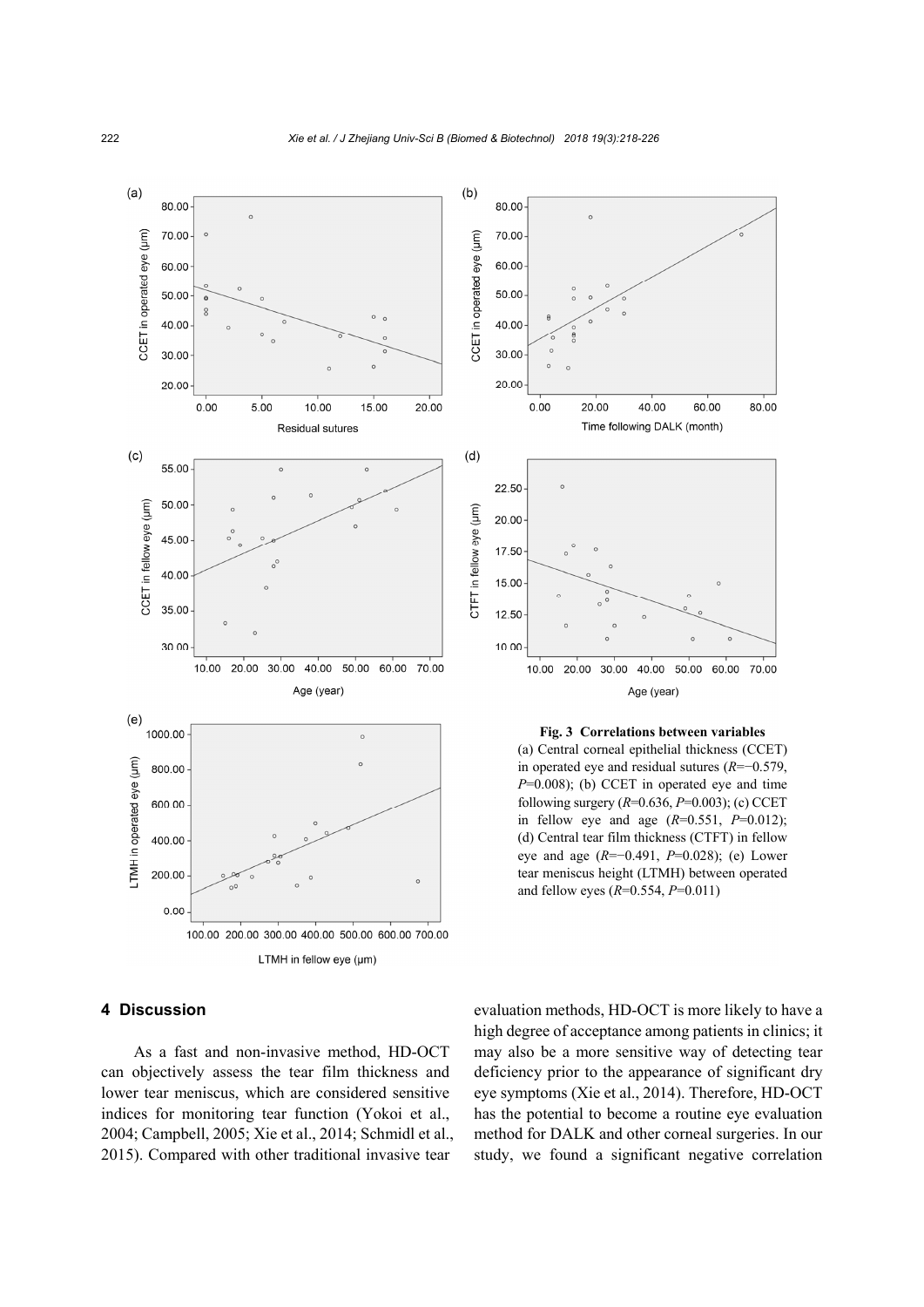between age and CTFT in the fellow eye, which indicated that older age is a risk factor for tear film instability (Xie, 2016).

Similar to other corneal surgeries, such as laser in situ keratomileusis (LASIK), the impaired sub-basal and stromal nerves induced by corneal transplantation usually cause postoperative corneal hypoesthesia, which has traditionally been thought to affect reflex tear secretion and cause postoperative tear dysfunction (Kung et al., 2014; Levitt et al., 2015). Although nerve regeneration and corneal sensation recovery usually start at  $6-12$  months after corneal transplantation, they do not fully recover to preoperative values even several years after surgery (Tervo et al., 1985; Darwish et al., 2007; Zhang et al., 2013; Xu et al., 2017). Our study indicated that the epithelium and tear volume over three months after DALK could be maintained at the same level as the fellow eye, despite limited nerve regeneration and corneal sensation restoration. A similar phenomenon has also been reported in some LASIK studies (Tao et al., 2010; Zhang et al., 2012; Hu et al., 2015). One explanation is that the regenerated nerves are very thin and difficult to observe using current confocal microscopic methods (Trabucchi et al., 1994; Darwish et al., 2007). A histochemical study has also proved that the architecture and the density of corneal nerves do not fully regenerate in the graft cornea (Tervo et al., 1985). Another explanation is that the residual nerves located at the periphery of the host cornea are sufficient to complete the neural feedback loop to generate adequate tear production (Darwish et al., 2007). If this is the case, a smaller size of graft/bed would theoretically preserve more host corneal nerves and result in better tear production, although in our study, the bed/graft size had no correlation with the CTFT or LTMH. The third explanation is that other factors, such as mechanical stimulation caused by sutures and the ridge at the grafthost corneal junction, or the chemical stimuli from the inflammation induced by surgery, would generate additional reflex tear secretion (Situ and Simpson, 2010; Lin et al., 2014). According to our results, the number of residual sutures had no correlation with tear measurements after DALK. Future studies may be needed to evaluate if the position of the sutures or the height of the ridge at the junction influences tear volume.

Lin et al. (2014) investigated tear function after DALK and PKP compared with normal controls.

They found that postoperative LTMH was significantly higher than normal controls at 1 and 3 months after DALK and throughout the follow-up after PKP. They concluded that the LTMH recovered faster in the DALK group compared with the PKP group, and proposed that the increased LTMH after surgery might be due to postoperative mechanical and chemical stimuli; the different inflammatory reactions to DALK and PKP may cause the difference in tear function between the two groups. According to our results, DALK did not induce a significant change of LTMH or CTFT in the operated eye compared with the fellow eye over three months after surgery. This corresponds with our clinical experience i.e. that few patients after DALK show significant signs of tear dysfunction or report significant sensation of dryness during the follow-up period. The mean time following DALK in our study was  $(16.7\pm15.5)$  months; future investigation of tear measurements at less than three months following surgery may be needed as corneal oedema was significant at the graft-host junction during the early stages after DALK. Further comparison of OCT measurements between DALK and PKP may help us to investigate the mechanisms of corneal epithelium regeneration and tear function recovery after keratoplasty.

Kanellopoulos and Asimellis (2014) found increased central epithelial thickness in dry eye patients; however, several studies found no significant difference in CCET between dry eye and normal groups, and no significant correlation was found between CCET and dry eye assessments such as ocular surface disease index, tear breakup time, or Schirmer test (Francoz et al., 2011; Cui et al., 2014; Liang et al., 2016). We also found no significant correlation between CCET and the other two tear measurements. This may be because the central cornea is less sensitive to inflammation than the peripheral regions, and it is mildly affected by tear dysfunction (Cui et al., 2014). Further studies to assess the peripheral corneal epithelium may be needed, although we found that it was difficult to identify the basement membrane at the peripheral cornea, and the measurement of peripheral epithelial thickness would induce more variation than at the central cornea.

As the technique has improved, DALK has been used routinely in recent years for treating a wide range of corneal diseases with normal endothelial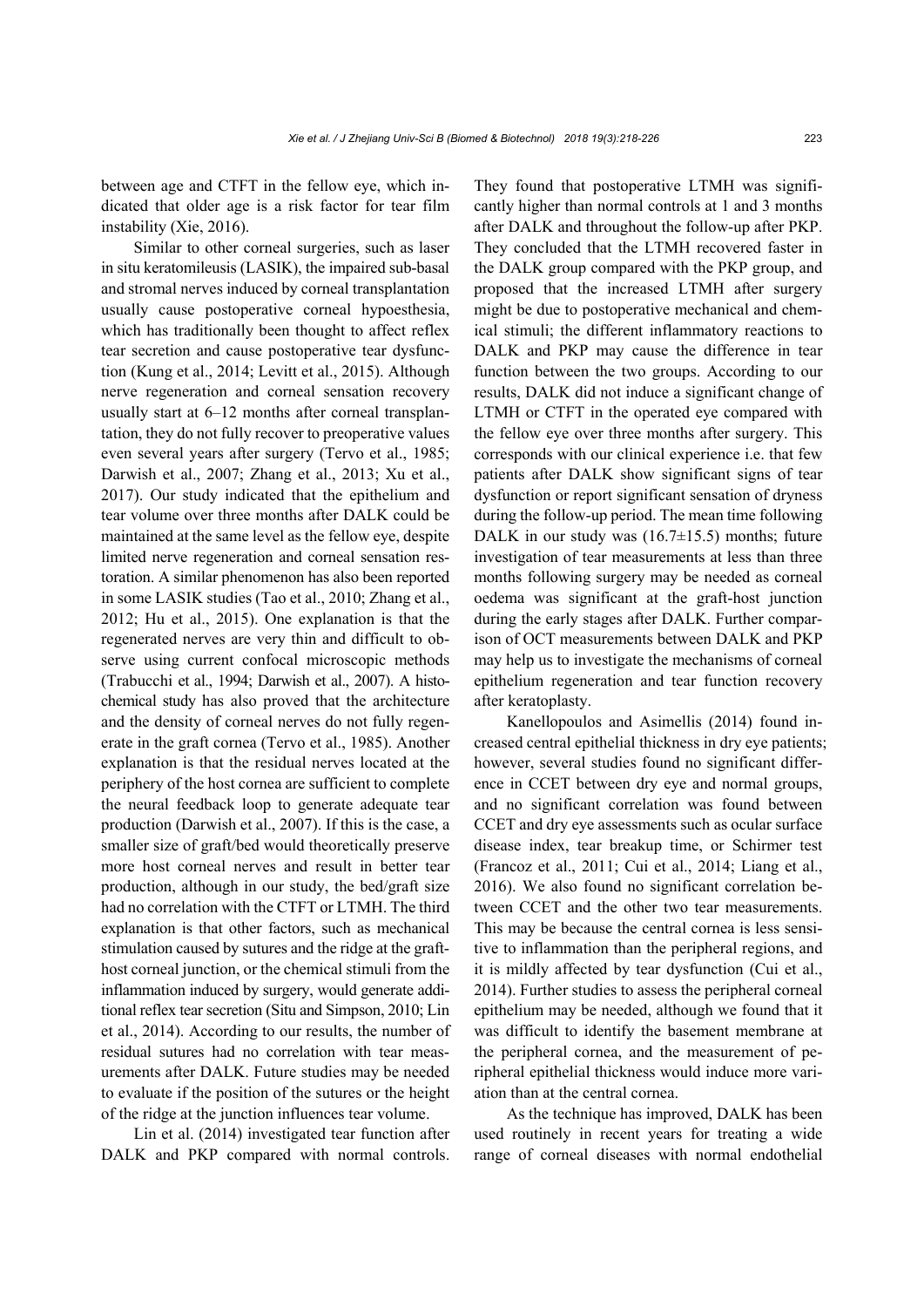function (Watson et al., 2004; Yao, 2008), the most common indication for DALK being keratoconus as shown in our study (Shimmura and Tsubota, 2006). Although other primary corneal conditions such as corneal infection, trauma or ocular surface diseases might cause more impairment to tear function than keratoconus (before the complication stage), our study indicated that tear measurements were not significantly different between keratoconus and other conditions, either before (indicated by the fellow eye) or after DALK; future studies with larger sample size may be needed to verify this result. Previous studies using the OCT method (Li et al., 2012; Xu et al., 2016) found that keratoconic eyes had significantly lower epithelial thickness compared to normal eyes, and they suggested that epithelial thinning may play an important role in compensating for the irregular stroma and help to reduce the irregularity of the anterior corneal surface during the keratoconus process. We also found that the CCET in the fellow eye was significantly lower in keratoconus compared with other corneal conditions (which could be considered as normal controls); this result verified that patients with keratoconus tend to have a thinner central corneal epithelium (Li et al., 2012; Xu et al., 2016).

After DALK, the CCET in the operated eye was significantly negatively correlated with the number of residual sutures, and was significantly positively correlated with time following surgery. These results indicated that the longer the time period after surgery, the thicker the epithelium and that residual sutures might prohibit central epithelial recovery. However, the number of residual sutures was significantly negatively correlated with time following surgery, and this was due to the fact that sutures were removed during postoperative follow-up visits. Because of the interaction effect, the influence of time or the number of sutures on CCET recovery or redistribution could not be fully revealed by this study. Further studies which control one of these two factors may answer this question. We found that after DALK, central corneal epithelium showed no significant difference between operated and fellow eyes or between keratoconus and other conditions. Patients with keratoconus were younger than patients with other conditions. As we have discussed previously, keratoconic eyes would have a thinner epithelium and this might explain the significant positive correlation between age and CCET in the fellow eye for these 20 patients.

According to our results, age, gender, time following surgery, or residual sutures had no significant correlation with tear volume indicated by LTMH measurement. The only factor that showed correlation with the postoperative LTMH was LTMH in the fellow eye. Generally, the ocular surface findings in one eye are likely to be similar to those in the other eye (Murdoch et al., 1998). The high correlation between eyes despite surgical intervention in one eye indicated that the tear function after DALK might depend on an individual's general condition such as ocular anatomy, environment, and nutrition. Postoperative tear function could be predicted by the fellow eye or by the original status of the operated eye.

To the best of our knowledge, this is the first study to assess corneal thickness along with tear film thickness and tear meniscus height after DALK using HD-OCT. However, there are some limitations to this study. First, it was designed as a retrospective crosssectional study; therefore preoperative OCT measurements were not performed on the operated eye. Further prospective studies with a larger sample size are needed to verify these results and to investigate the change in OCT assessments before and after surgery. Second, although there was a sharp demarcation between tear film layer and epithelial layer in our OCT images, the exact location of the tear-epithelium interface might not be identified with 5 μm resolution using this OCT system. Some previous studies which measured epithelial thickness included the tear film (Li et al., 2012; Cui et al., 2014; Lee and Ahn, 2016), and some did not (Francoz et al., 2011; Liang et al., 2016). Werkmeister et al. (2013) measured the CTFT using a custom-built ultrahigh-resolution (1.2 μm) OCT system, and the mean value in their study was  $(4.79\pm0.88)$  μm, which was thinner than our results  $((13.2\pm 1.5)$  μm in the operated eye and  $(14.3\pm 3.0)$  μm in the fellow eye); this indicated that the tear film and epithelium layers might overlap to some extent in the OCT image. However, we suggest that the first hyperreflective layer should not be included when measuring the epithelium, although to exclude it might underestimate the epithelial thickness. The location of the tear-epithelium interface may be fully identified in the future as the resolution of commercially available OCT continually improves.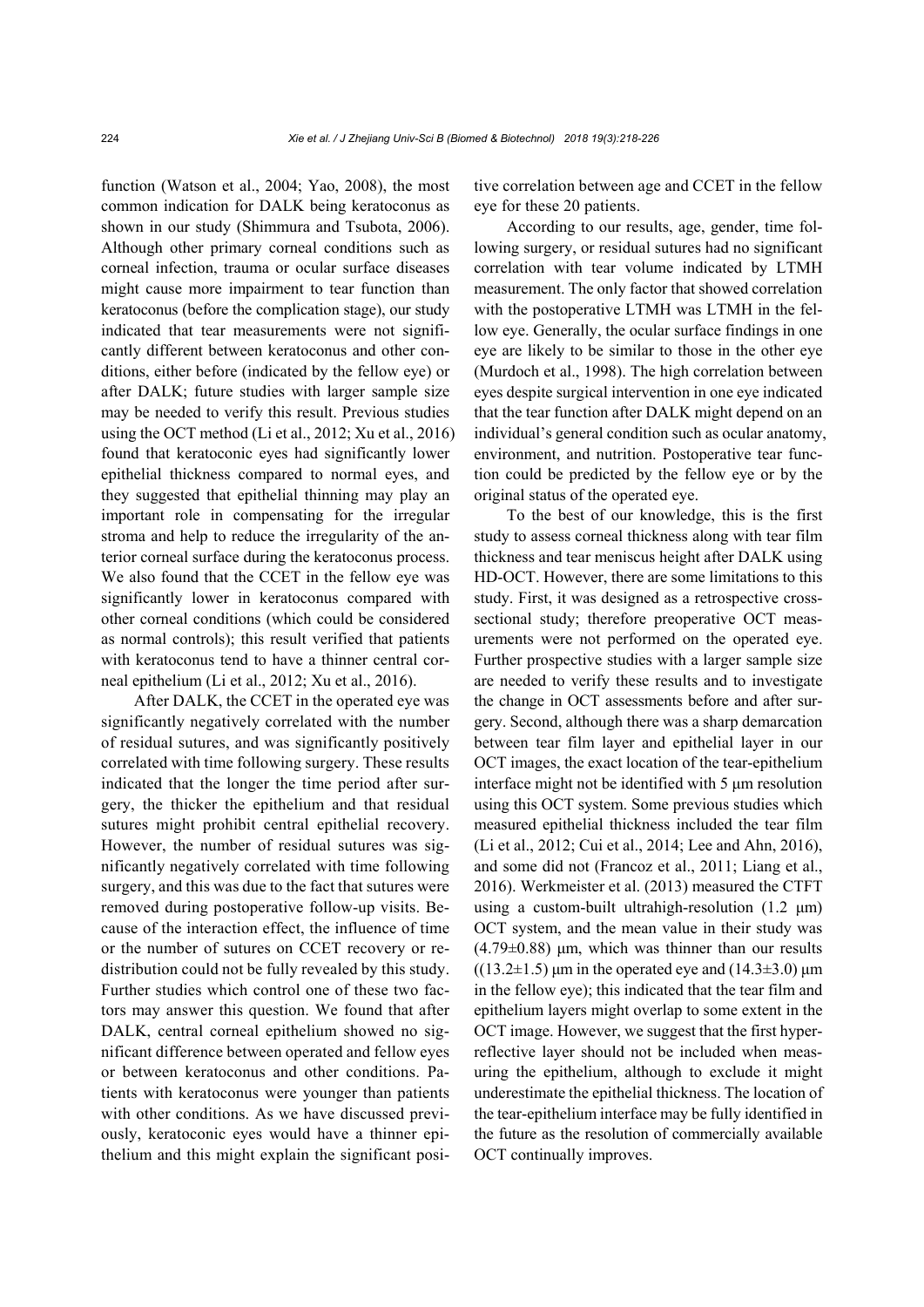#### **5 Conclusions**

Patients with keratoconus tend to have a thinner central corneal epithelium. DALK did not induce a significant change in tear volume nor in the tear measurements found between keratoconus and other corneal conditions. Corneal epithelium keeps regenerating after DALK. The postoperative LTMH in the operated eye correlated with LTMH in the fellow eye, and LTMH was not dependent on age, gender, bed/ graft size, time following surgery, or residual sutures.

#### **Compliance with ethics guidelines**

Wen-jia XIE, Ye-sheng XU, Xia ZHANG, and Yu-feng YAO declare that they have no conflict of interest.

All procedures followed were in accordance with the ethical standards of the responsible committee on human experimentation (institutional and national) and with the Helsinki Declaration of 1975, as revised in 2008 (5). Informed consent was obtained from all patients for being included in the study.

## **References**

Arriola-Villalobos P, Fernández-Vigo JI, Díaz-Valle D, et al., 2015. Assessment of lower tear meniscus measurements obtained with Keratograph and agreement with Fourierdomain optical-coherence tomography. *Br J Ophthalmol*, 99(8):1120-1125.

https://doi.org/10.1136/bjophthalmol-2014-306453

- Bunya VY, Fuerst NM, Pistilli M, et al., 2015. Variability of tear osmolarity in patients with dry eye. *JAMA Ophthalmol*, 133(6):662-667. https://doi.org/10.1001/jamaophthalmol.2015.0429
- Campbell C, 2005. The effect of tear film on higher order corrections applied to the corneal surface during wavefrontguided refractive surgery. *J Refract Surg*, 21(5):S519-S524. https://doi.org/10.3928/1081-597X-20050901-20
- Cui XH, Hong JX, Wang F, et al., 2014. Assessment of corneal epithelial thickness in dry eye patients. *Optom Vis Sci*, 91(12):1446-1454.

https://doi.org/10.1097/OPX.0000000000000417

Czajkowski G, Kaluzny BJ, Laudencka A, et al., 2012. Tear meniscus measurement by spectral optical coherence tomography. *Optom Vis Sci*, 89(3):336-342. https://doi.org/10.1097/OPX.0b013e318242042b

Darwish T, Brahma A, Efron N, et al., 2007. Subbasal nerve regeneration after penetrating keratoplasty. *Cornea*, 26(8): 935-940.

https://doi.org/10.1097/ICO.0b013e3180de493f

Diez-Feijóo E, Durán JA, 2015. Optical coherence tomography findings in recurrent corneal erosion syndrome. *Cornea*, 34(3):290-295. https://doi.org/10.1097/ICO.0000000000000334

Francoz M, Karamoko I, Baudouin C, et al., 2011. Ocular

surface epithelial thickness evaluation with spectraldomain optical coherence tomography. *Invest Ophthalmol Vis Sci*, 52(12):9116-9123. https://doi.org/10.1167/iovs.11-7988

- Hara S, Kojima T, Dogru M, et al., 2013. The impact of tear functions on visual outcome following keratoplasty in eyes with keratoconus. *Graefes Arch Clin Exp Ophthalmol*, 251(7):1763-1770. https://doi.org/10.1007/s00417-013-2307-6
- Hu L, Xie W, Liu J, et al., 2015. Tear menisci and corneal subbasal nerve density in patients after laser in situ keratomileusis. *Eye Contact Lens*, 41(1):51-57. https://doi.org/10.1097/ICL.0000000000000062
- Kanellopoulos AJ, Asimellis G, 2014. In vivo 3-dimensional corneal epithelial thickness mapping as an indicator of dry eye: preliminary clinical assessment. *Am J Ophthalmol*, 157(1):63-68.e2. https://doi.org/10.1016/j.ajo.2013.08.025
- Kung JS, Sáles CS, Manche EE, 2014. Corneal sensation and dry eye symptoms after conventional versus inverted side-cut femtosecond LASIK: a prospective randomized study. *Ophthalmology*, 121(12):2311-2316. https://doi.org/10.1016/j.ophtha.2014.07.015
- Lee M, Ahn J, 2016. Effects of central corneal stromal thickness and epithelial thickness on intraocular pressure using goldmann applanation and non-contact tonometers. *PLoS ONE*, 11(3):e0151868.

https://doi.org/10.1371/journal.pone.0151868

- Levitt AE, Galor A, Weiss JS, et al., 2015. Chronic dry eye symptoms after LASIK: parallels and lessons to be learned from other persistent post-operative pain disorders. *Mol Pain*, 11(1):21. https://doi.org/10.1186/s12990-015-0020-7
- Li Y, Tan O, Brass R, et al., 2012. Corneal epithelial thickness mapping by Fourier-domain optical coherence tomography in normal and keratoconic eyes. *Ophthalmology*, 119(12):2425-2433.

https://doi.org/10.1016/j.ophtha.2012.06.023

- Liang Q, Liang H, Liu H, et al., 2016. Ocular surface epithelial thickness evaluation in dry eye patients: clinical correlations. *J Ophthalmol*, 2016:1628469. https://doi.org/10.1155/2016/1628469
- Lin X, Xu B, Sun Y, et al., 2014. Comparison of deep anterior lamellar keratoplasty and penetrating keratoplasty with respect to postoperative corneal sensitivity and tear film function. *Graefes Arch Clin Exp Ophthalmol*, 252(11): 1779-1787.

https://doi.org/10.1007/s00417-014-2748-6

- Murdoch IE, Morris SS, Cousens SN, 1998. People and eyes: statistical approaches in ophthalmology. *Br J Ophthalmol*, 82(8):971-973. https://doi.org/10.1136/bjo.82.8.971
- Nichols KK, Mitchell GL, Zadnik K, 2004. The repeatability of clinical measurements of dry eye. *Cornea*, 23(3): 272-285.

https://doi.org/10.1097/00003226-200404000-00010